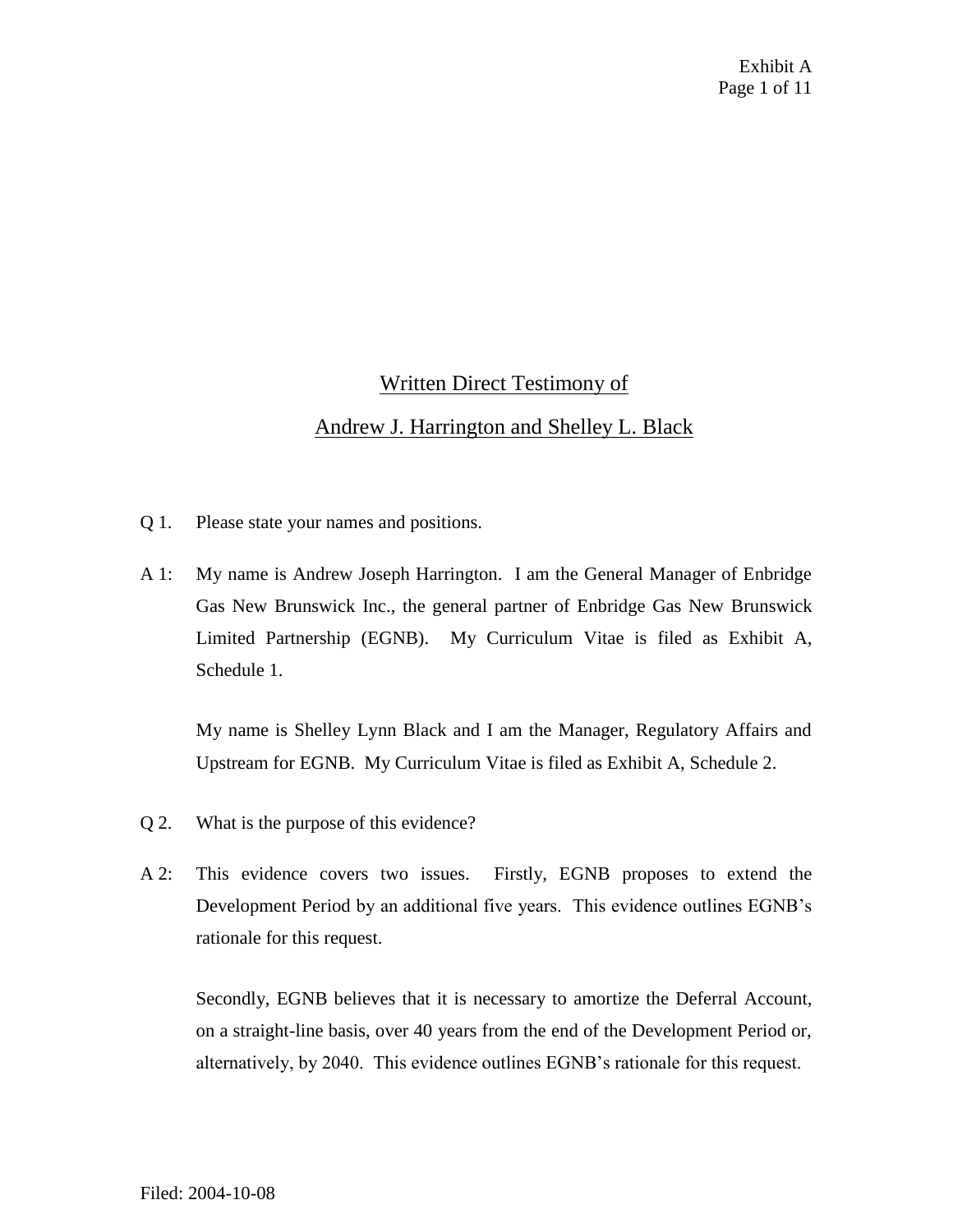- Q 3. Dealing first with the Development Period issue. Could you briefly describe the initial Development Period and its purpose?
- A 3: Certainly, the Development Period is a primary element of the regulatory framework, under which EGNB currently operates, as approved by the Board in its decision of June 23, 2000. The Development Period is a period during which EGNB cannot be expected to operate like a mature utility because it is still in the early stages of infrastructure development and customer capture. Amongst other characteristics, it is a period in which a non-traditional regulatory framework is being used. Generally the purpose is to allow EGNB to respond quickly to market conditions in the development of customer base while having assurances that it will recover losses incurred in such development. The Development Period acknowledges that it will take time for EGNB to achieve customer and volume acquisition levels that allow management to conclude that it can operate within the traditional operating parameters of a well established gas utility.

Some of the key characteristics of EGNB within the Development Period that distinguish it from a utility operating in a mature state of operation include:

- Low market share and product awareness
- High unit fixed costs due to low customer numbers and system throughput
- Immature energy services marketplace
- Full cost of service exceeds sustainable revenues
- Q 4. In the aforementioned decision, the Board determined that the initial Development Period would last until December 31, 2005 and that thereafter the onus would be on EGNB to annually demonstrate that the Development Period should continue for a further year. Why is EGNB proposing that this be changed?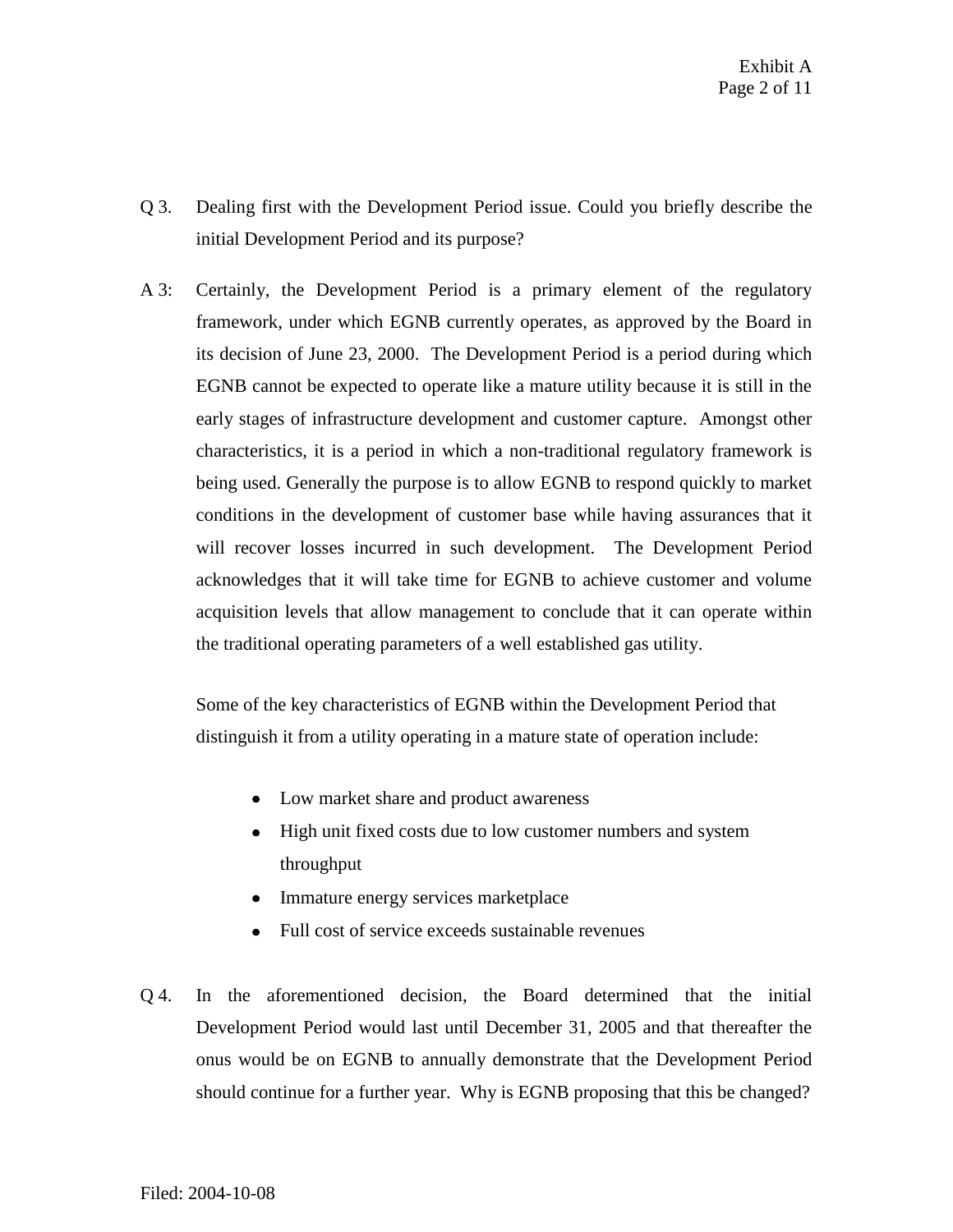A 4: EGNB believes that the decision rendered by the Board in 2000 was appropriate given the evidence provided at the time. For instance EGNB, in its evidence, indicated that it estimated the Development Period would be eight years. EGNB asserts that the circumstances have evolved sufficiently to reconsider this decision. The following table, profiling key parameters, is provided to illustrate the difference between the forecasts EGNB relied on at the time of preparing its evidence in 2000 and those it now relies on.

|     |                           | <b>Results at 12/31/05</b><br>as Forecast in 2000 | Results at $12/31/05$ as<br><b>Currently Forecast</b> | <b>Results at 12/31/10</b><br>as Currently<br><b>Forecast</b> |
|-----|---------------------------|---------------------------------------------------|-------------------------------------------------------|---------------------------------------------------------------|
| (a) | <b>Customers</b>          | 16,800                                            | 5,200                                                 | 18,000                                                        |
| (b) | Throughput (GJs)          | 10,500,000                                        | 4,200,000                                             | 7,700,000                                                     |
| (c) | Unit $Costs^1$ (\$/GJ)    | \$2.78                                            | \$6.76                                                | \$5.41                                                        |
| (d) | Annual Deferred Loss (\$) | \$2.8 Million                                     | \$17.6 Million                                        | \$6.3 Million                                                 |
| (e) | Deferred Losses,          | \$12.3 Million                                    | \$77.7 Million                                        | \$130.7 Million                                               |
|     | Cumulative $(\$)$         |                                                   |                                                       |                                                               |

Neither EGNB nor the Board could have reasonably expected such wide variances from forecast. When considered as a continuum between absolute "greenfield" and mature natural gas industry, EGNB believes that it is plain from these variances that the industry has not progressed significantly toward the establishment of a mature industry. Considering the figures under the heading "Results at 12/31/10 as Currently Forecast", EGNB believes that an extension of the initial Development Period to December 31, 2010 is warranted.

- Q 5. Given that the previous decision of the Board allowed for ongoing annual extensions, why is EGNB proposing that a five year extension be granted?
- A 5: EGNB acknowledges that the previous decision allowed for ongoing extensions. EGNB believes that its current proposal is aligned with the intention of the

 $\overline{a}$ <sup>1</sup> Unit Costs = Revenue Requirement(\$)/Total System Throughput(GJ)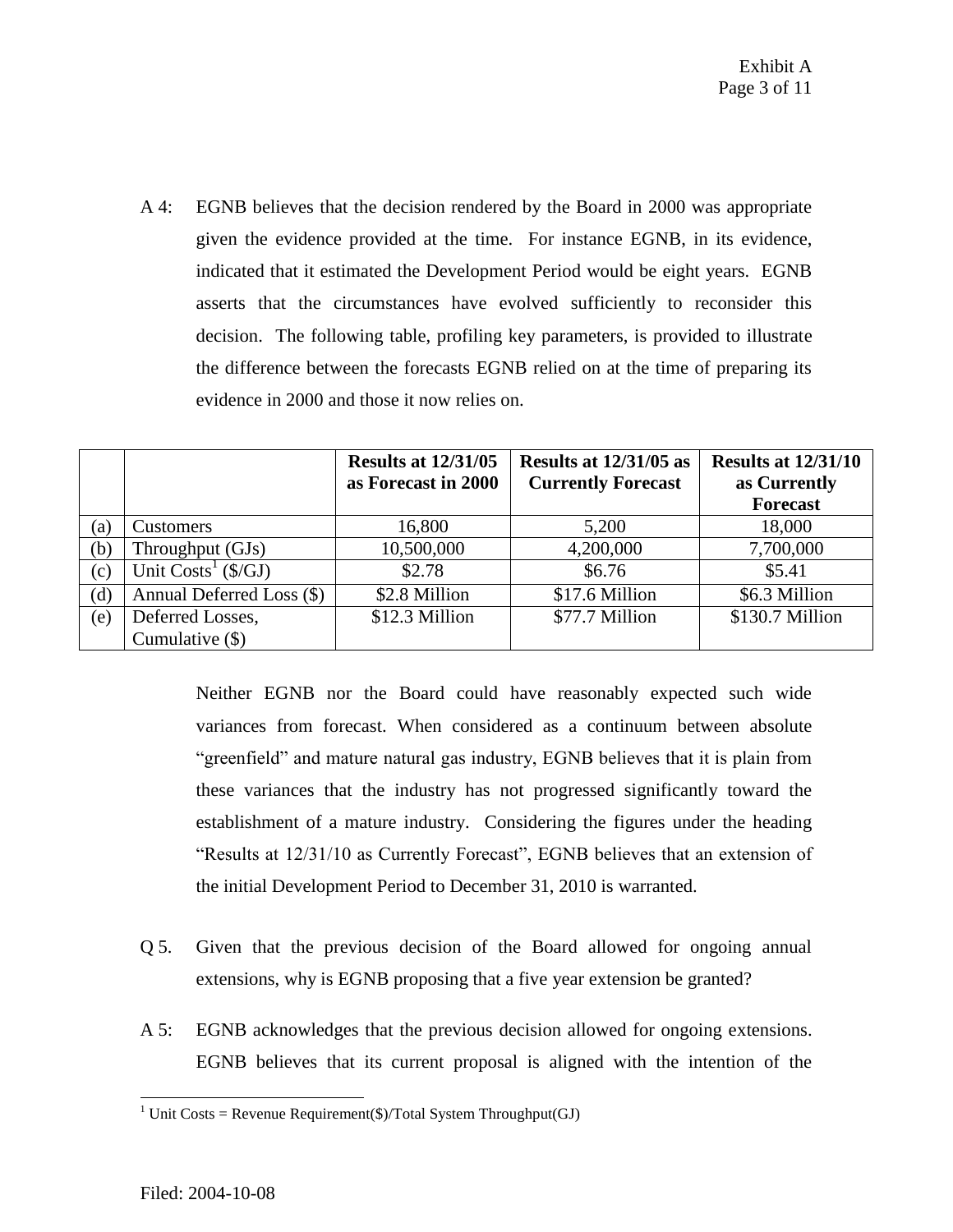previous decision taking into account the updated information. The Board originally proposed a five and one-half year initial Development Period with no annual requirement from EGNB in order "to minimize the uncertainty associated with the development period so that EGNB can proceed with confidence to develop its distribution system" (page 8 of 2000 Rate Decision). EGNB's proposal seeks to establish the same effect for a period that is more reflective of the current reality rather than being required to file for an extension annually from 2006 through 2010.

- Q 6. Regarding the Development Period, what specifically is EGNB requesting of the Board?
- A 6: EGNB is requesting that the Board approve its proposal to extend the Development Period to December 31, 2010 and that thereafter the onus will be on EGNB to annually establish that the Development Period should be extended for a further year.

Additionally, should it become clear that this additional extension is not fully required in that EGNB expects to reach the end of the Development Period earlier than December 31, 2010, EGNB commits to end the Development Period through application to the Board.

- Q 7. Moving now to the issue of extending the amortization period for EGNB's Deferral Account, can you please describe the Deferral Account and its purpose?
- A 7: Certainly. EGNB maintains one Deferral Account in which it records the difference between its actual revenue received and the revenue requirement approved by the Board. EGNB is unable to set its rates to customers on the basis of Cost of Service. Rather they are based on market conditions. It is understood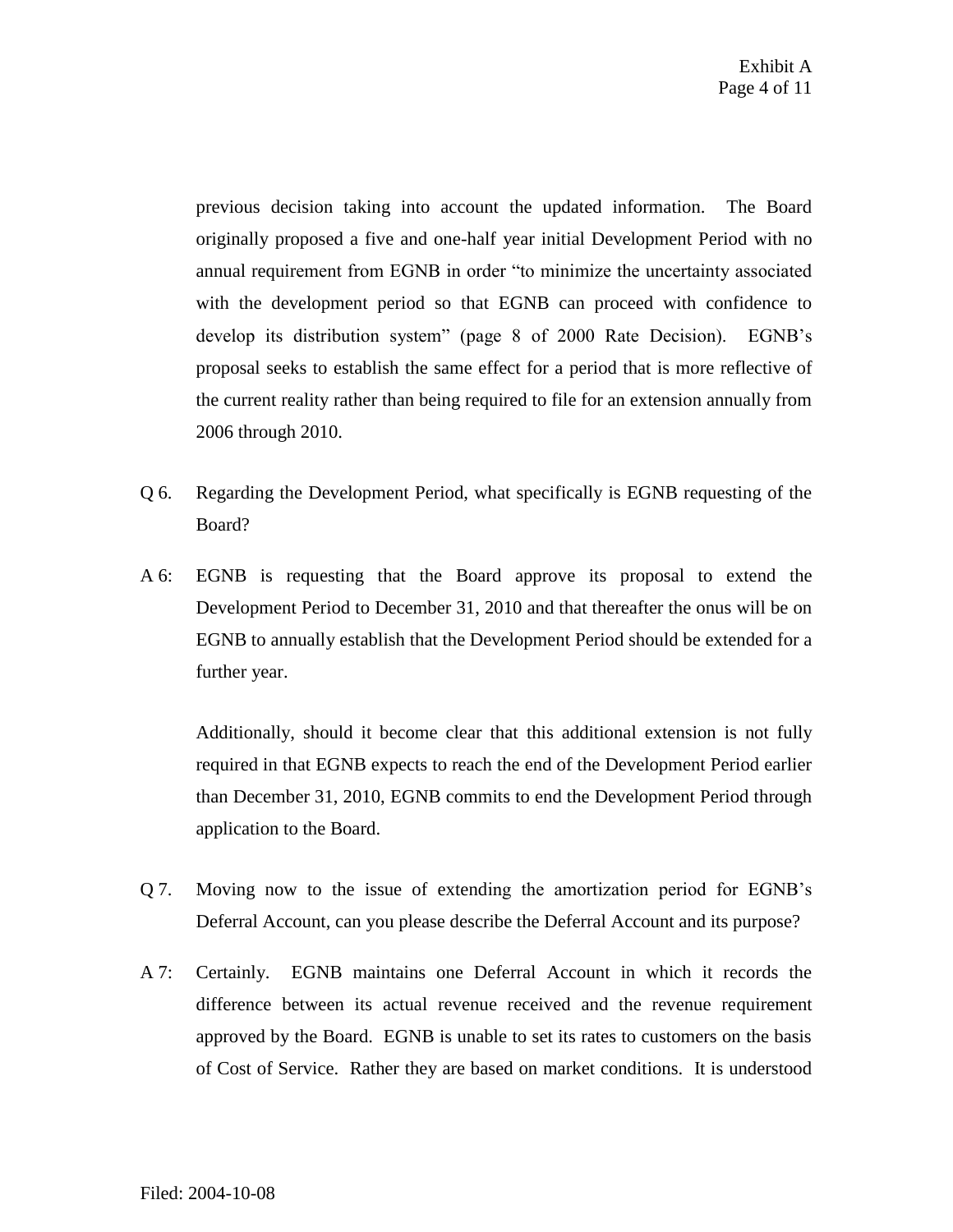that throughout the Development Period, EGNB will remain unable to recover its revenue requirement through its actual revenue.

The Deferral Account is an asset to EGNB, earning the approved weighted average cost of capital and, once EGNB is in a position to earn continuous positive income (actual revenues greater than revenue requirement on a continual basis), this asset will be amortized over an approved period. This asset is an integral element in EGNB's business model. The existence of a viable Deferral Account is a critical consideration for EGNB's existing and prospective investors. It is critical to understand that if EGNB's Deferral Account were to become nonviable, either through it being increased to a level above which it is no longer commercially possible to recover, or through the Board ordering a change to a key parameter in the treatment of the Deferral Account, EGNB as an investment would not be viable.

As an asset, EGNB views the nature of the Deferral Account as consistent with plant. That is, because the expenditures which go into the Deferral Account all relate to start-up, installing plant, ensuring that plant gets used, EGNB views the Deferral Account as a long-lived asset the value of which is being recognized over a long period of time.

- Q 8. At present, how are amounts in the Deferral Account to be amortized?
- A 8: In its June 23, 2000 decision, the Board directed EGNB to establish an amortization schedule at the end of the Development Period such that the Deferral Account balance will be cleared by the end of the initial General Franchise Agreement.
- Q 9. EGNB is requesting that the direction of the Board, to recover all deferred amounts by the end of the initial franchise period, be changed. Why?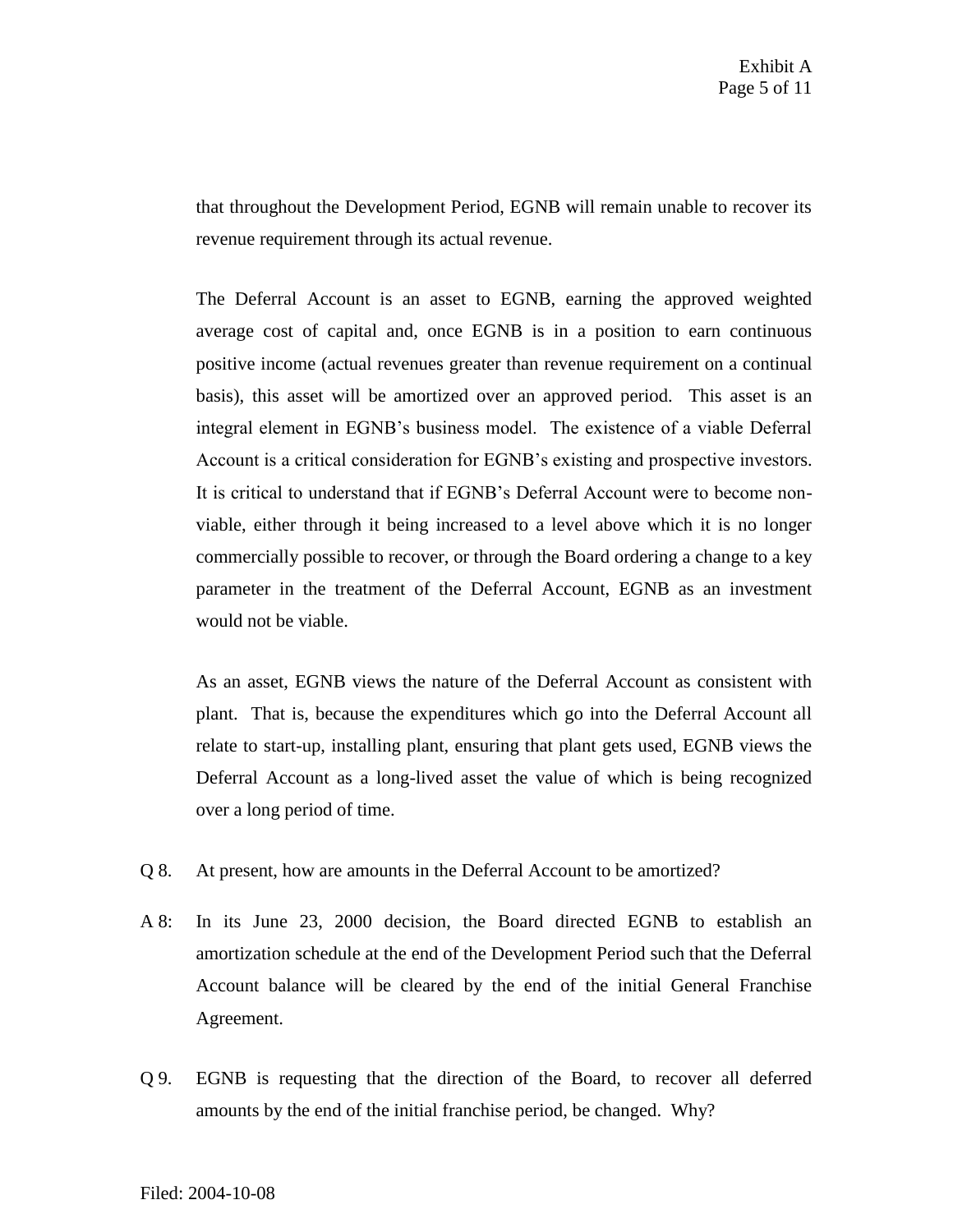A 9: Before answering the question, it is important to point out that in order to begin recovering deferred amounts, EGNB must be able to move from its current market-based rates to rates that allow EGNB to recover its cost of service. This cost of service (or revenue requirement) would include amounts related to amortization of, and a return on capital for, the Deferral Account on a sustainable basis (that is without further contributions to the Deferral Account). EGNB refers to this point in its operating forecast as "Cross-Over".

Dealing now with the question, three reasons are driving EGNB to submit this request. First, EGNB's current forecasts indicate that in order to satisfy the Board's decision it would require significant rate increases that would violate the framework of EGNB's existing business/rates model, requiring EGNB to charge rates which would be greater than those that would be applied under the marketbased approach. Second, and related to the first, EGNB does not believe that such rate increases are realistic and, even if approved by the Board at the time, would likely drive existing consumers to alternate energy sources and prevent further additions to the system, compounding the situation. Finally and again related to the first two points, if the amortization schedule remains as specified in the decision, the risk profile of EGNB, as an investment, will not be acceptable to existing or future investors.

- Q 10. Can EGNB illustrate the conclusions it has presented in A9?
- A 10: Certainly. EGNB does not currently anticipate that it will reach Cross-Over within the initial franchise period. For illustrative purposes, EGNB developed a scenario in which it forces Cross-Over within its forecasting models (by arbitrarily selecting a date at which it will move from market-based rates to rates which would recover EGNB's cost of service) in 2015. At that time the Deferral Account balance is anticipated to be \$124 Million. This is a significant increase from the originally forecast peak deferral amount of \$13 Million. In order to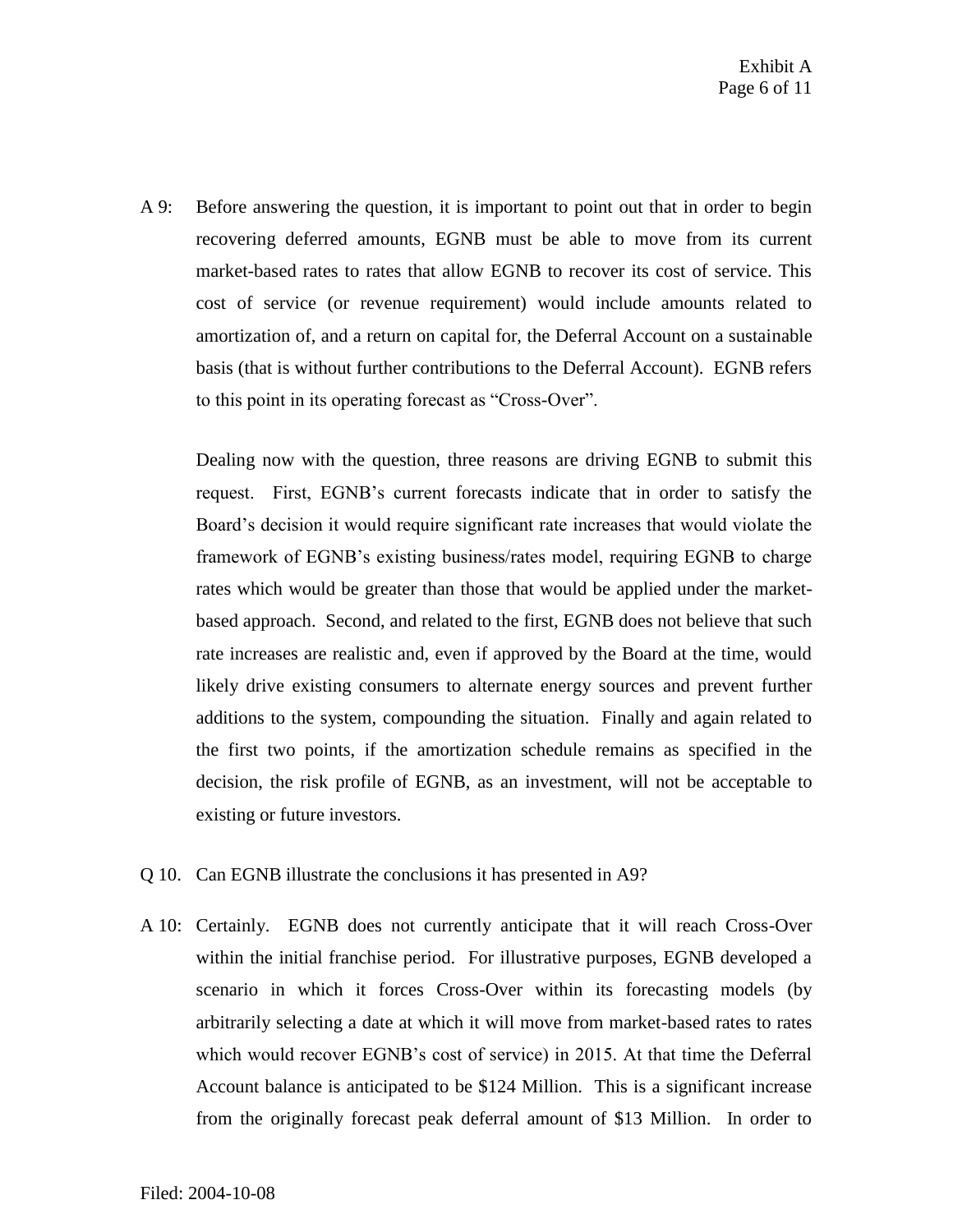satisfy the Board's decision, EGNB would have to recover this amount from rates by 2020. On average, this would increase the annual revenue requirement by approximately \$21 Million. This translates to an average increase of \$815 per customer or \$2.37 per GJ annually from when customers were paying marketbased rates. The average \$2.37 per GJ increase would represent a 37% increase to the average price per GJ customers were contributing prior to moving from market-based rates. It should be noted that these figures are average costs per customer and per GJ. They have not been allocated amongst rate classes. It is safe to presume therefore, that given typical cost allocations for ratemaking purposes, the increases to residential customers will be higher and for larger business customers, lower than this average. The following table contrasts these and other figures to those forecast at the time of the Board's decision.

|          |                                                                          | <b>Forced</b>   | 2000            |
|----------|--------------------------------------------------------------------------|-----------------|-----------------|
|          |                                                                          | <b>Forecast</b> | <b>Forecast</b> |
| (a)      | $Cross-Over2$                                                            | 2015            | 2008            |
| (b)      | <b>Years to Recover Balance</b>                                          | 6               | 13              |
| (c)      | Deferral Account Balance at Cross-Over (\$ Millions)                     | \$124           | \$13            |
| (d)      | Cost-Based Revenue per GJ at Cross-Over (\$/GJ)                          | \$8.82          | \$2.80          |
| (e)      | Market-Based Revenue per GJ prior to Cross-Over (\$/GJ)                  | \$6.45          | \$2.82          |
| (f)      | Increment to Revenue per GJ at Cross-Over $(\frac{5}{GJ})$ [ (d) – (e) ] | \$2.37          | (\$0.02)        |
| (g)      | Increment to Revenue at Cross-Over (\$/Customer)                         | \$815           | \$105           |
| (h)      | Relative increase to \$/GJ at Cross-Over $(\%)$ [ (f)/(e) X 100 ]        | 37%             | $(1\%)$         |
| (i)      | Increase to Annual Revenue Requirement at Cross-Over (\$                 | \$21            | \$1             |
|          | Millions)                                                                |                 |                 |
| (i)      | Revenue per GJ as forecast at Cross-Over assuming Market                 | \$6.98          | \$2.95          |
|          | Based Rates <sup>3</sup> ( $\sqrt{s}$ /GJ)                               |                 |                 |
| $\rm(k)$ | Increase (Decrease) Revenue per GJ $\lceil$ (d) – (j) $\rceil$           | \$1.84          | (\$0.15)        |

 $\overline{a}$ 

 $2^{2}$  For the case of the result under the heading "Forced Forecast" this is a forced date selected to illustrate the impact of trying to recover deferred amounts by the end of the initial franchise period.

<sup>&</sup>lt;sup>3</sup> This is computed using the market-based approach in the cross-over year to illustrate the loss of competitiveness of delivered natural gas to oil.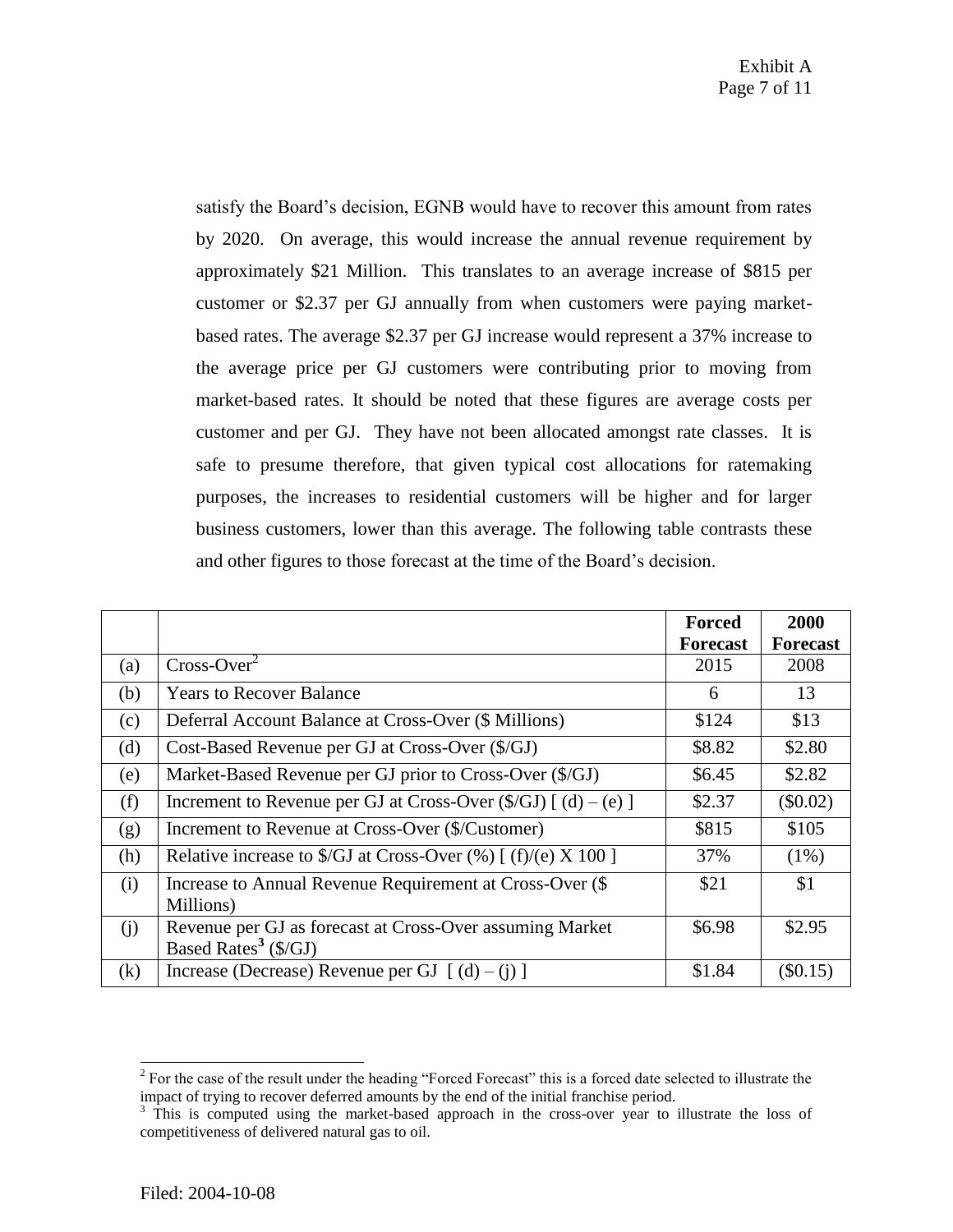As can be seen, the forced forecast presents a starkly different view with regard to that forecast in 2000.

- Q 11. EGNB is requesting that the Deferral Account balance be amortized over a 40 year period. The Board, in 2000 sought to match the clearing of the Deferral Account with the end of the initial Franchise Period. How does EGNB reconcile its current proposal with the Board's decision?
- A 11: EGNB is not certain what specifically led to the Board's decision in 2000. The written decision provides little insight, the only relevant notation being at pages 31 and 32:

*"EGNB requested that the amount deferred should be amortized over forty years so as to minimize the impact on rates. The Board is concerned that such a long period of amortization will not necessarily be in the best interests of the customers. The Board therefore requires that EGNB establish an amortization schedule, at the end of the development period, that will clear the balance in the deferral account over the remaining term of the initial General Franchise Agreement."*

EGNB understands that one possible concern may have existed around the potentiality of EGNB not being the franchisee beyond the initial franchise period and the transferability of the Deferral Account to a new franchisee. Most importantly, EGNB at this time intends on continuing to be New Brunswick's gas distributor beyond the initial franchise period. Additionally, EGNB maintains that the Deferral Account is an asset and is just as transferable to an incumbent franchisee as any other asset. Finally, EGNB notes that the issue of transferring the franchise does not mesh with the customer-related concern profiled in the written decision.

As discussed previously, in EGNB's view the approach specified in the decision is no longer practical. A revised approach therefore is required. EGNB relies on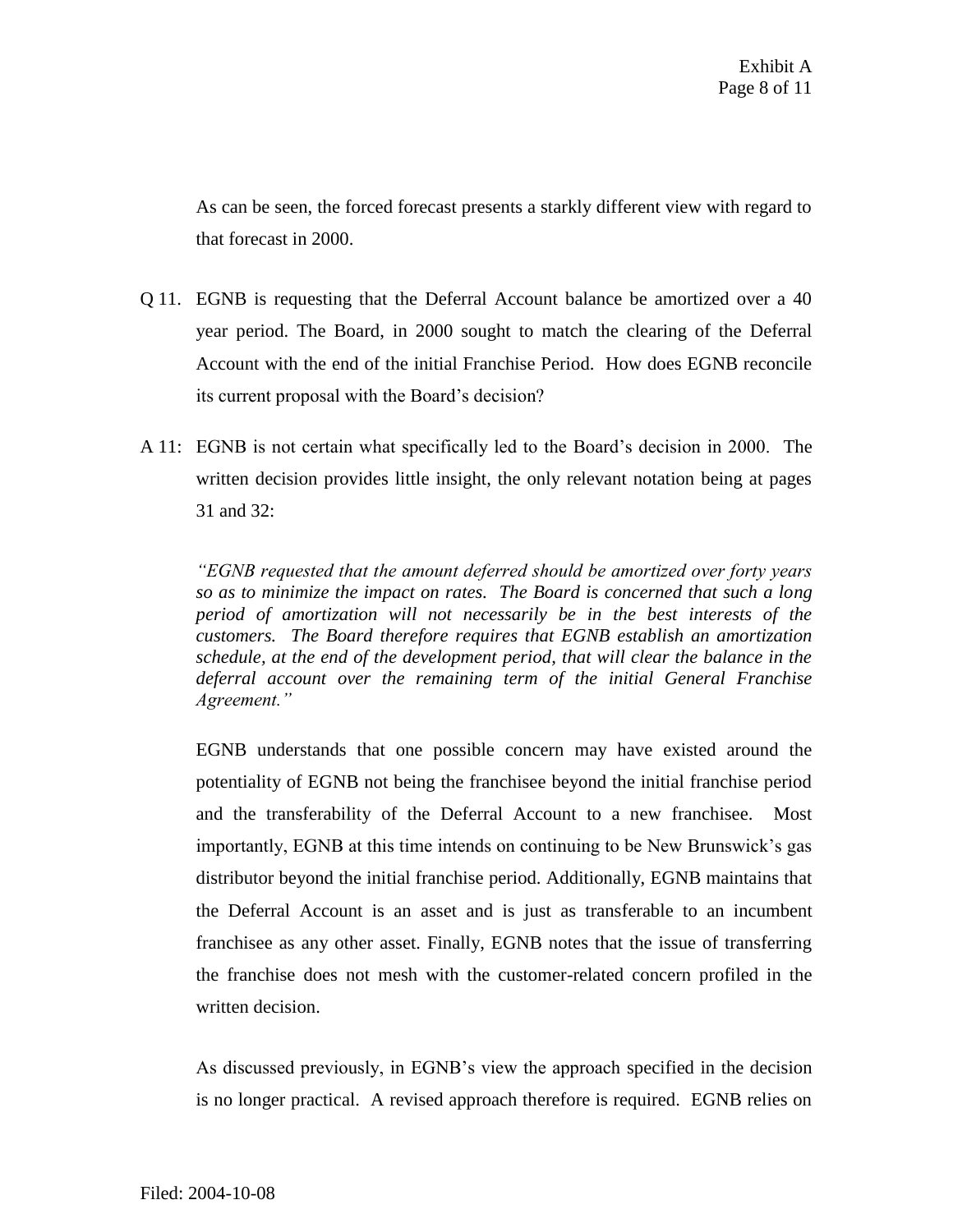the following arguments in support of its request to amortize deferred amounts on a straight-line basis over a 40-year period:

- 1. First and foremost, as an asset, EGNB views the Deferral Account's nature as consistent with plant. That is, because the expenditures that go into the Deferral Account exclusively relate to start-up, installing plant, ensuring that plant gets used, EGNB views the Deferral Account as a long-lived asset similar to plant, the average life of which for accounting purposes is in excess of 40 years.
- 2. Similarly, the monies being expended are to put in place assets that will be for the use of customers for a long time. Therefore it is important from a rates perspective to ensure that customers, both present and future, participate in the recovery of such investments.
- 3. This approach is consistent with EGNB's overarching objective of growth. By recovering deferred amounts over a longer period of time, EGNB is able to avoid significant rate increases. Ultimately this approach, as compared to that currently prescribed, results in lower and more stable rates to customers. Rate stability is one of the most important objectives of a utility trying to capture and retain customers.
- Q 12. EGNB has proposed in its application that alternatively it be allowed to clear the balance of the Deferral Account by 2040. What is the rationale for this request?
- A 12: This request would be consistent with the approach taken by the Board in 2000 after factoring in current circumstances. In its decision, the Board chose a seemingly arbitrary, although arguably at the time reasonable, period of time based on the evidence presented in 2000 during which EGNB was required to clear the balance in the Deferral Account. Similar to the 2000 decision approach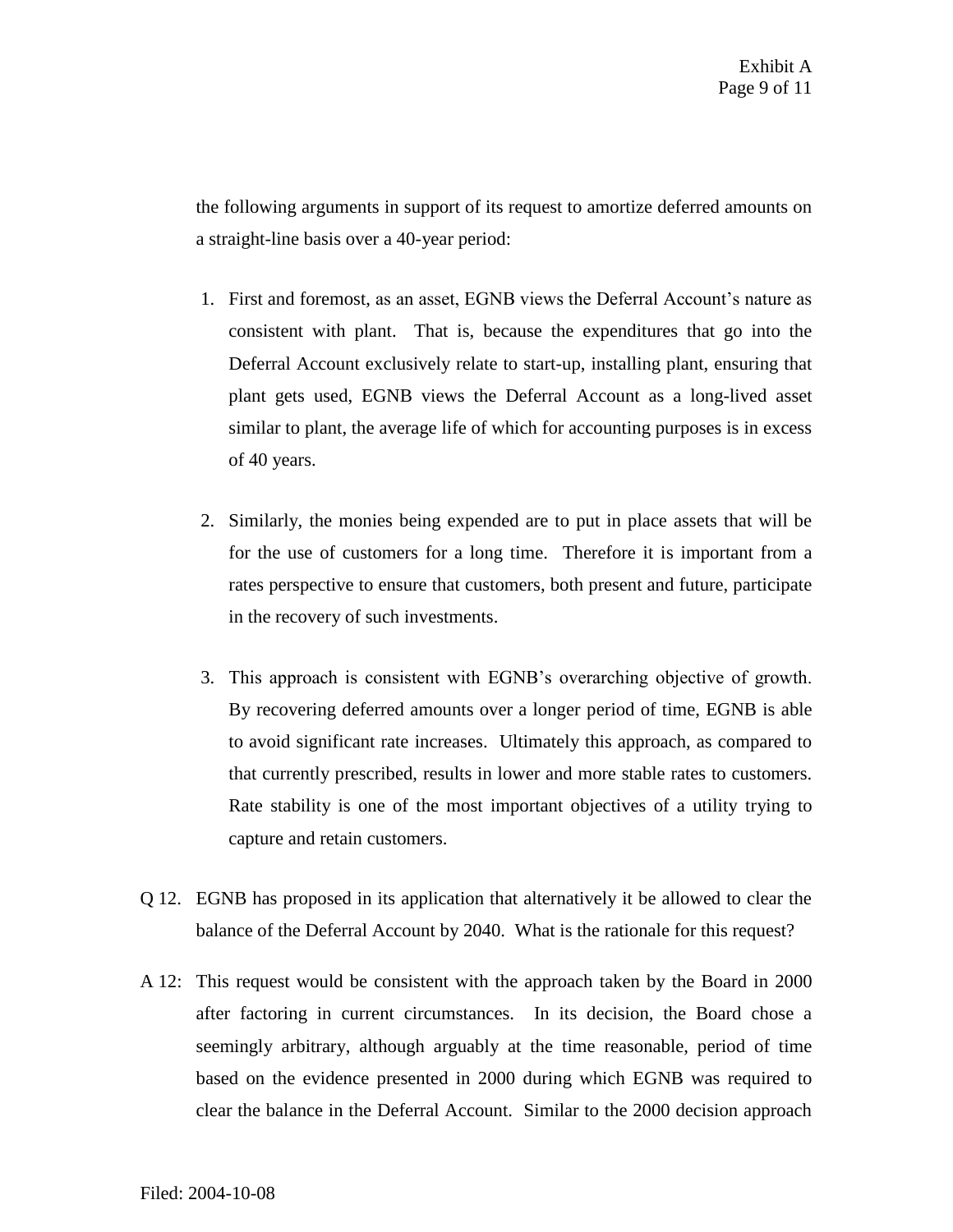of tying the recovery period to a date certain, 2040 would require the balance to be cleared by the end of the first renewal term of the General Franchise Agreement. Additionally, EGNB's original proposal to the Province of New Brunswick provided, at page 4.146, that "The accumulated deferral is straight-line amortized such that the account is depleted at the end of year 2040." Finally, the Board may determine that allowing EGNB until 2040 would simply be a reasonable period of time to clear the balance in the Deferral Account.

- Q 13. Has EGNB conducted an analysis to determine whether there are any scenarios under which EGNB can recover deferred amounts within the initial Franchise Period without generating the impacts identified in A10?
- A 13: Yes. EGNB has tested its modeling using various revenue and cost scenarios to determine if it is within the realm of possibilities to achieve this. EGNB has been unable to identify any scenario in which this is possible.
- Q 14. It would appear that EGNB does not have to address this issue until it is approaching the end of the Development Period, that is the concern around having to clear the Deferral Account only becomes pressing when EGNB is about to reach Cross-Over. Why is EGNB asking the Board to approve its proposal at this time?
- A 14: EGNB is requesting this change now for the reason outlined in response to Q7. Specifically, without changing the current decision to allow for practical recovery of the Deferral Account, EGNB believes that its operations will be impaired, as it will very difficult to raise additional capital. EGNB intends on requesting additional capital from existing and prospective partners in 2005.

For greater clarity, without changing the existing decision, EGNB will not be in a position to present a viable investment vehicle to attract additional equity. It is